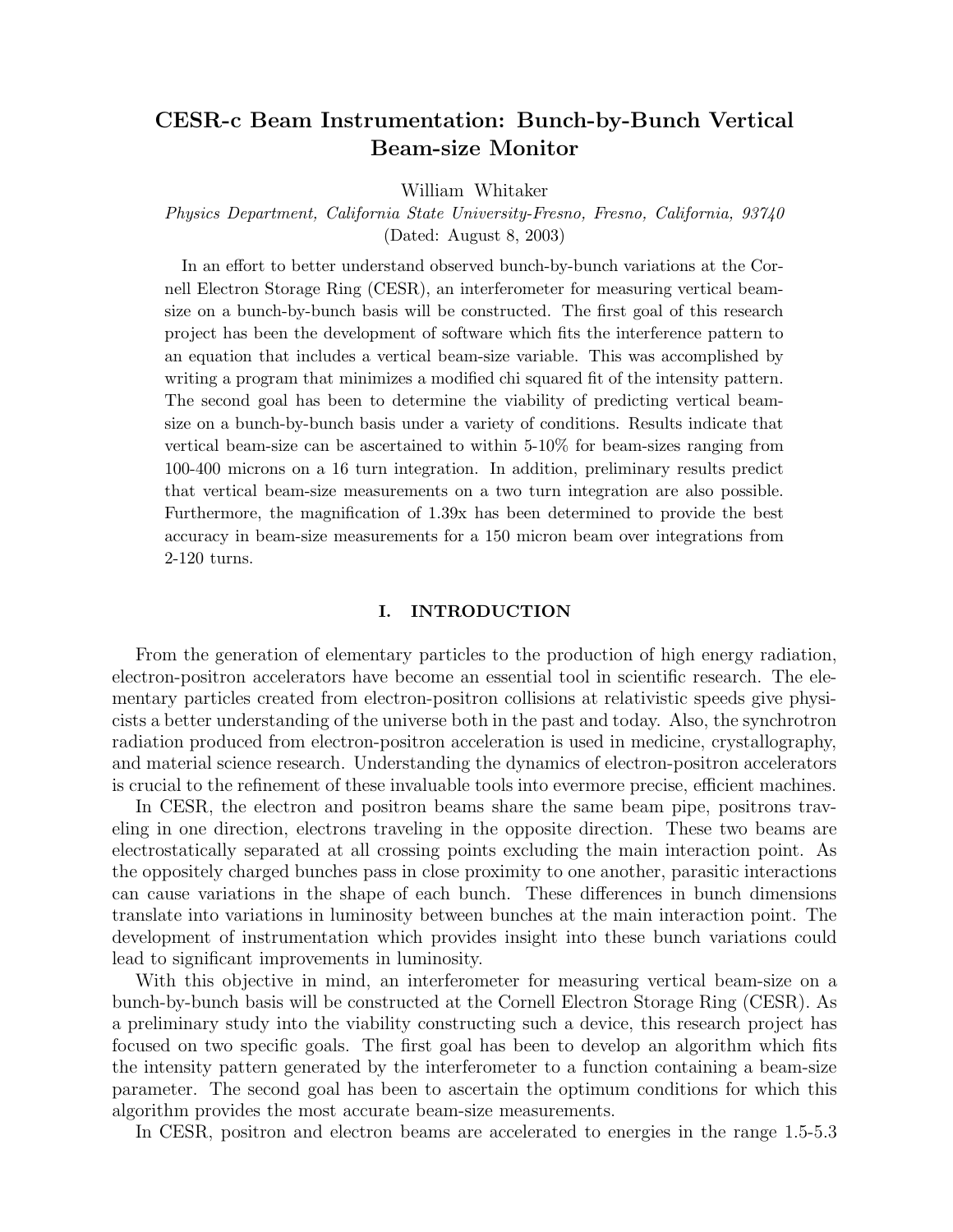GeV. During typical operating conditions, each beam consists of 9 trains of 4 or 5 bunches. Typical bunch currents are 1-10 mA, corresponding to approximately  $10^{10} - 10^{11}$  electrons or positrons in each bunch. Within each train bunches are spaced at 14 ns intervals while the spacing between trains is approximately 280 ns. Angular acceleration of the bunches in the horizontal bending magnets in CESR results in the emission of synchrotron radiation in the plane of the accelerator ring. This synchrotron radiation can be used to image the transverse shape of the beam which is an ellipse with its minor axis oriented vertically. Vertical beam-size is of particular interest and can be described by a Gaussian profile (see Fig. 1).

#### **Gaussian Light Source**



FIG. 1: Vertical beam-size measurement of Gaussian source

When flashes of synchrotron light from the beam are projected onto a charge couple device (CCD), the relatively slow response time of the CCD integrates the synchrotron radiation from all the bunches over many revolutions of the machine. Presently, this is the way in which beam-size is measured. With the advent of affordable photomultiplier tube (PMT) linear arrays, a means for measuring vertical beam-size on a bunch-by-bunch basis is readily available. Hamamatsu Photonics is producing a Multianode PMT Assembly which sells for around \$2000. This device has thirty-two channels, each with a response time of 0.6 ns, spaced 1 mm apart. The combination of affordability and speed, packaged in a linear array with the spatial orientation capable of resolving the light source pattern, is the breakthrough needed to make beam-size comparisons between bunches.

To accomplish the task of making vertical beam-size measurements, an interferometer, using double slit diffraction, will be setup in CESR. The broad spectrum of synchrotron radiation from individual bunches will be filtered to produce a quasi-monochromatic source. The filtered light will pass through two narrow, closely spaced slits, and the resulting diffraction pattern will project onto a 32 channel PMT (see Fig.2). The intensity at the PMT can be described by the equation:

$$
I(x) = I_0 \left[ \frac{\sin(\frac{2\pi w x}{f\lambda})}{\frac{2\pi w x}{f\lambda}} \right]^2 \left[ 1 + V \cos\left(\frac{2\pi dx}{f\lambda}\right) \right]
$$
 (1)

where, w=slit width, d=slit spacing, f=focal length of the lens,  $\lambda$ =wavelength of quasimonochromatic light, and  $x=$  displacement along the PMT. V is the visibility of the fringes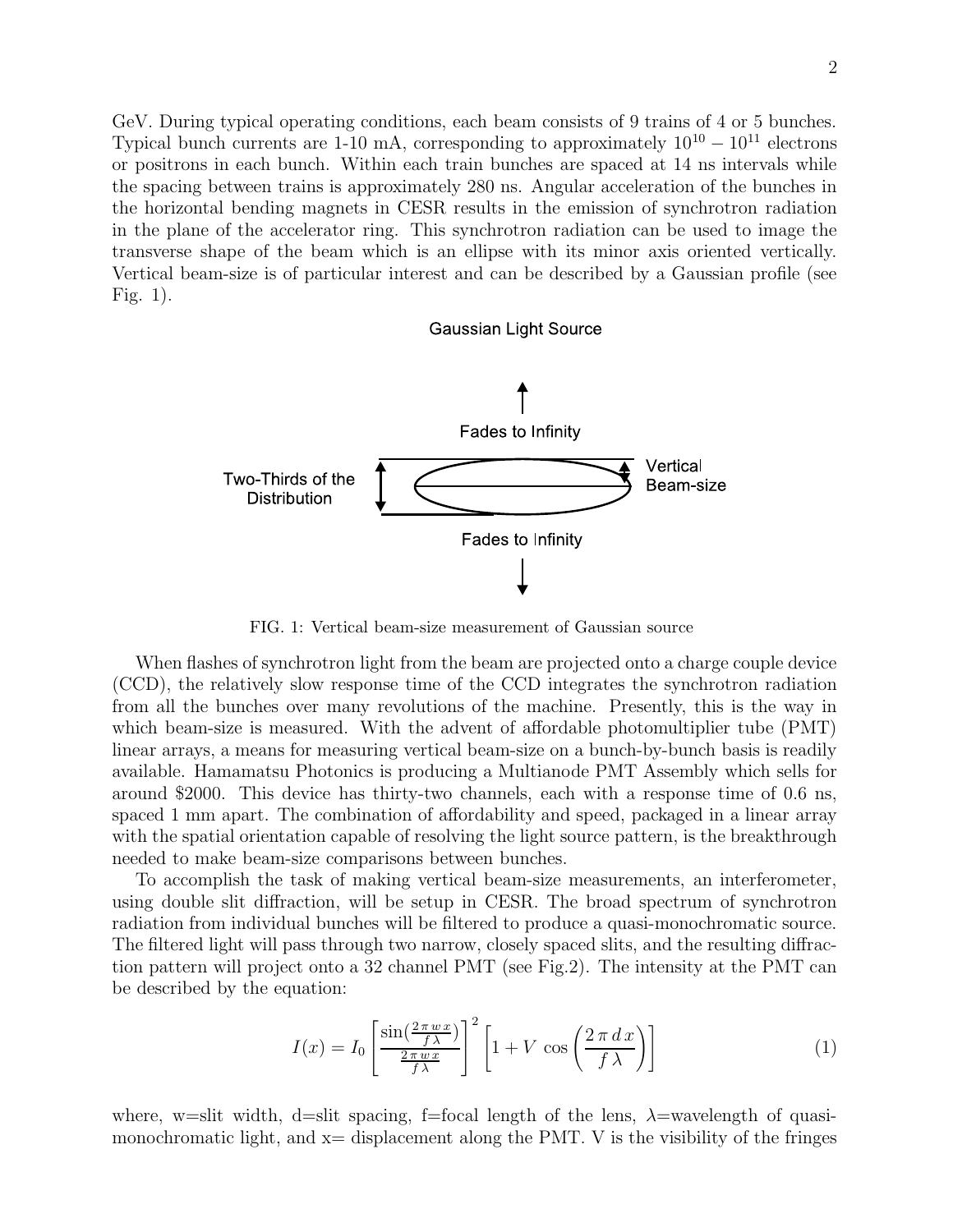and can be derived from the Fourier transform of the normalized angular distribution function of the light source [1]. After conversion from angular distribution to linear displacement, the visibility is described by the equation:

$$
V = e^{-2\left(\frac{\pi \, d \sigma_{beam}}{L\,\lambda}\right)^2} \tag{2}
$$

where, L is the distance from source to slits, and  $\sigma_{beam}$  is the vertical beam sigma of the Gaussian shaped light source (beam-size). The other variables are as previously described. (For the prototype interferometer the purposed specifications are: L=5m,  $\lambda$ =500nm, w=250 $\mu$ m,  $d=2mm$ , and  $f=0.3m$ 

As the diffraction pattern strikes the PMT, a current proportional to the intensity is generated in each channel. This signal is amplified, converted to a voltage, and then digitized by an analog-to-digital converter (ADC). The ADC outputs from all 32 channels will then be fitted to the intensity function with a digital signal processor (DSP). Beam-size will then be derived from the visibility function.



FIG. 2: Double Slit Diffraction: L=distance from source to slits, w=slit width, d=slit spacing, f=focal length of the lens

Determining the magnification of the diffraction pattern (i.e. the portion of the diffraction pattern to be sampled) is of particular importance for the construction of the interferometer. Projection of the intensity pattern onto the 32 channel PMT produces very few data points with which to fit the intensity function (see Fig. 3). By increasing the magnification (imaging a smaller portion of the pattern), the same number of data points cover a smaller area, making that portion of the pattern more discernible (see Fig. 4). However, if too small a section of the diffraction pattern is sampled at the PMT, not enough of the fringes will be included to determine visibility or, as follows, vertical beam-size. Therefore, the challenge is to find the point at which the portion of the pattern is small enough to resolve the shape of the waveform but not so small that fringe information is lost. Furthermore, as the magnification increases, intensity decreases. Ultimately, determining beam-size on a one or two turn basis would be an ideal objective. Increasing magnification reduces the viability of this option by further reducing the already sparse number of photons available (see Fig. 5).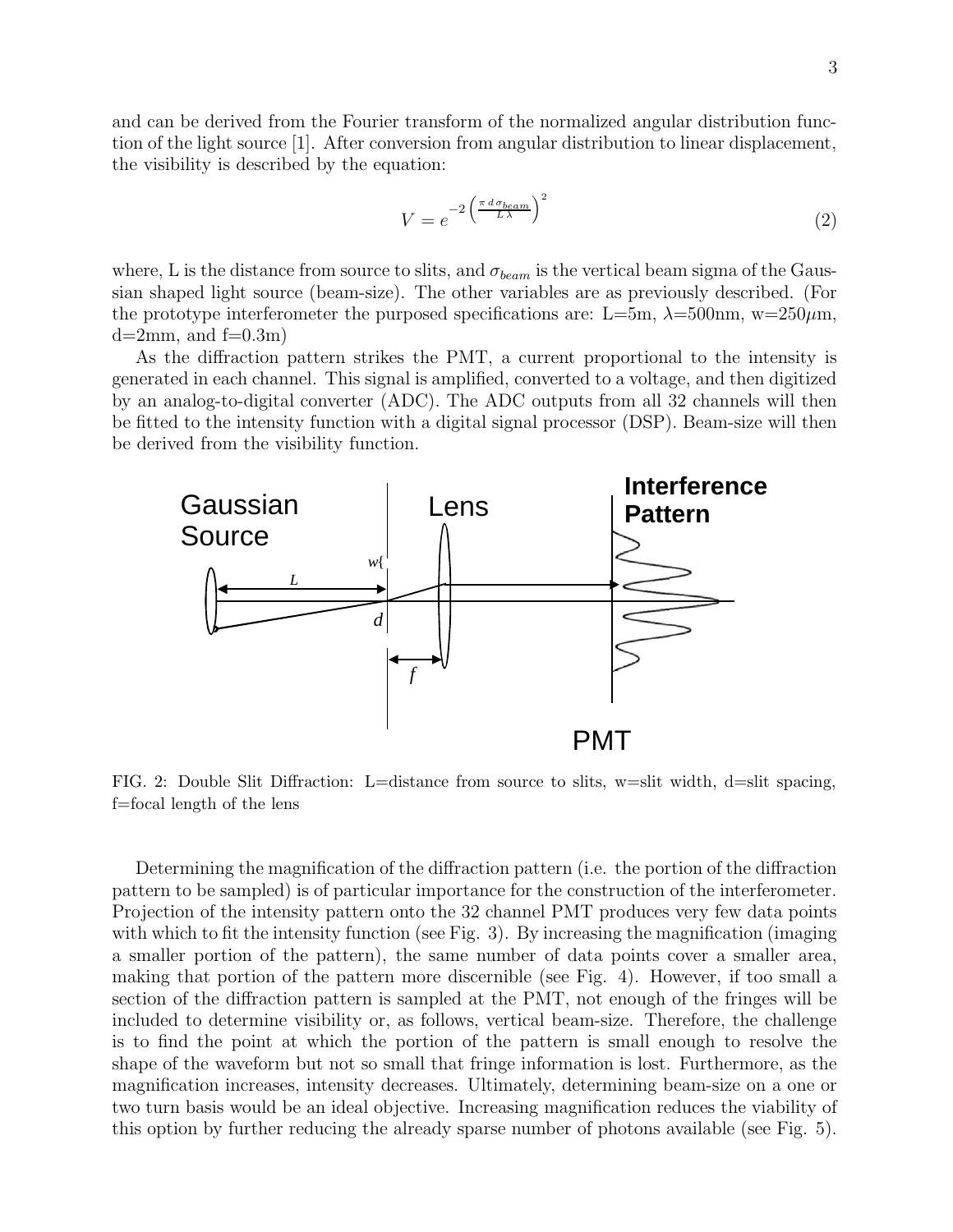So, increases in magnification need to leave enough photons to facilitate 1-2 turn vertical beam-size measurements.



FIG. 3: Simulated data for a 1.00x magnification of the zero order diffraction pattern integrated over 16 turns



FIG. 4: Simulated data for a 2.17x magnification of zero order diffraction pattern integrated over 16 turns



FIG. 5: Simulated data for a 2.17x magnification of zero order diffraction pattern integrated over 1 turn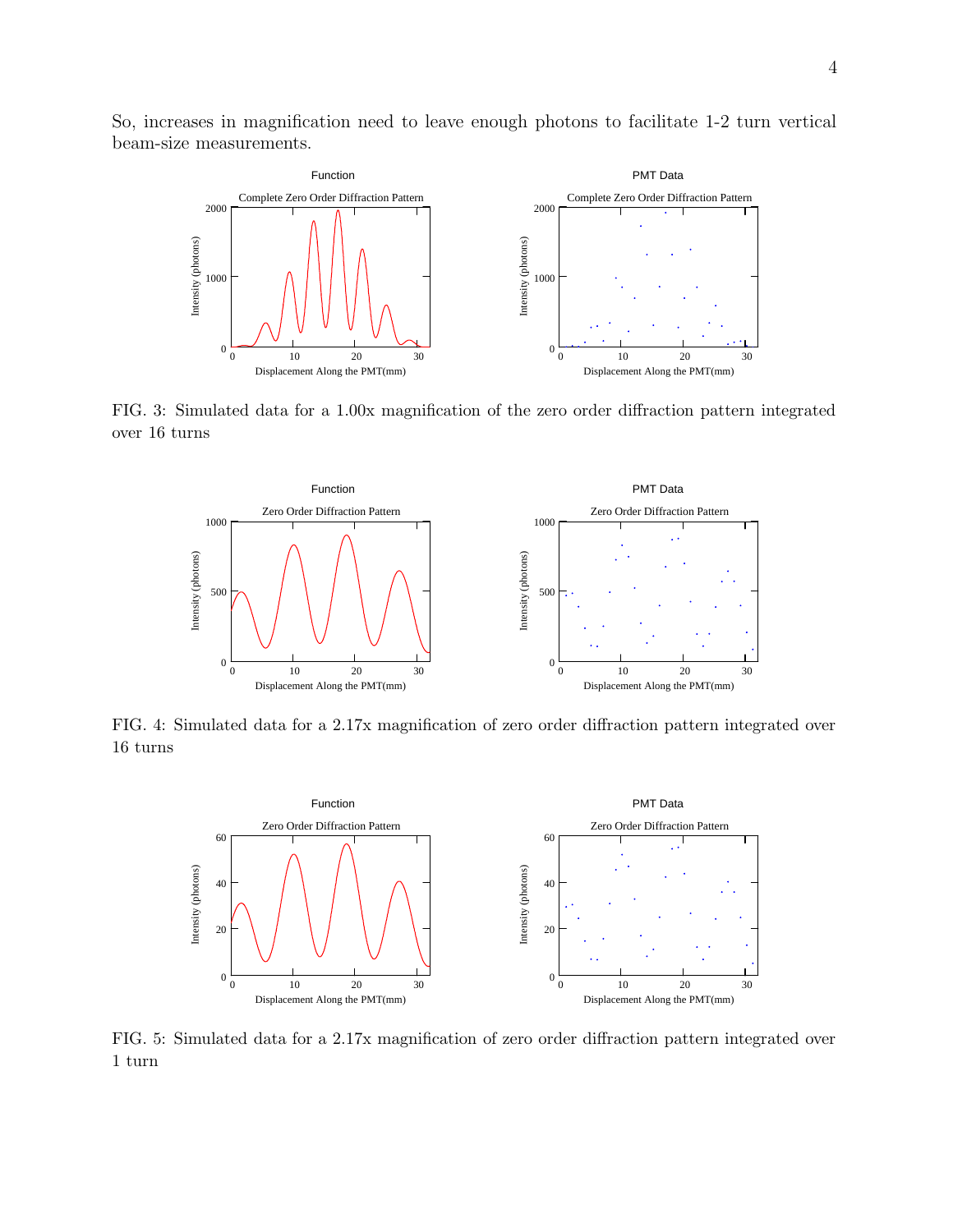#### II. METHODS

The first objective of this research project has been to write a program which fits data generated by a 32 channel PMT to the functional form of the intensity pattern as given in Equation 1. The second objective has been the use of that fitting program to determine the magnification of the diffraction pattern which yields the best fit to the function. Also, the program must perform the fit quickly. As stated above, it will run in a DSP, which does not have the resources of a PC. The results of this research will then be used in ascertaining optimum specifications for optics in the interferometer.

A fitting program was written in C programming language to minimize the chi squared fit of the parameterized function for intensity. First, the individual constants at each parameter were consolidated into one parameter. For example,  $\frac{2\pi w}{f\lambda}$  became  $a_2$ . Next, an x-axis translation was introduced into the equation. This parameter  $(a_3)$  accounts for the fact that the interference pattern will be centered at some point other than at zero. Finally, a phase offset  $(a_6)$  was introduced. Phase offsets in the fringes arise from slight misalignments of the light source, lens or slits in the interferometer. With the phase offset and x-axis translation, the intensity function is given by the following equation:

$$
I(x) = a_1 \left[ \frac{\sin(a_2 x - a_3)}{a_2 x - a_3} \right]^2 [1 + a_4 \cos(a_5 x - a_6)] \tag{3}
$$

And the  $\chi^2$  function is given by:

$$
\chi^2 = \sum_{i=1}^n \left[ \frac{(y_i - I(x_i))}{\sigma_i} \right]^2 \tag{4}
$$

where the summation is the sum of the 32 data points generated by the PMT and  $\sigma_i$  is the variance at each point. If, for the purpose of simplifying the fitting function, we assume that the variance at each point is uniform,  $\sigma_i^2$  can be moved to left side of the equation. The minimization is, then, actually performed on  $\sigma_{SD}^2 \chi^2$  and is given by the equation:

$$
\sigma_{SD}^{2} \chi^{2} = \sum_{i=1}^{n} \left[ y_i - I(x_i) \right]^2 \tag{5}
$$

In the limit of fitting data from only a few turns, this assumption will not be rigorously true due to the Poisson statistics inherent in the data. However, the idea is that fits are made more quickly with fewer parameters in the fitting algorithm. The hope is that the program will return the other parameter values with a degree of precision accurate enough to preclude an explicit declaration of variance for each point in the fitting algorithm. Fortunately, the assumption has been correct.

The fitting program minimizes the modified chi squared function by calling two subroutines presented in *Numerical Recipes in C*. The first is frpm.c which uses the Polak-Ribiere variant to minimize each of the parameters in the chi square function. This is accomplished in part with the second NR subroutine dfridr.c, which finds the derivative of the chi squared function at particular points, using Ridder's method [2].

When given a data set and "best guess" set of parameters, the program will return the fitted parameters and the number of iterations to convergence. Smaller iteration values are indicative of quick convergence.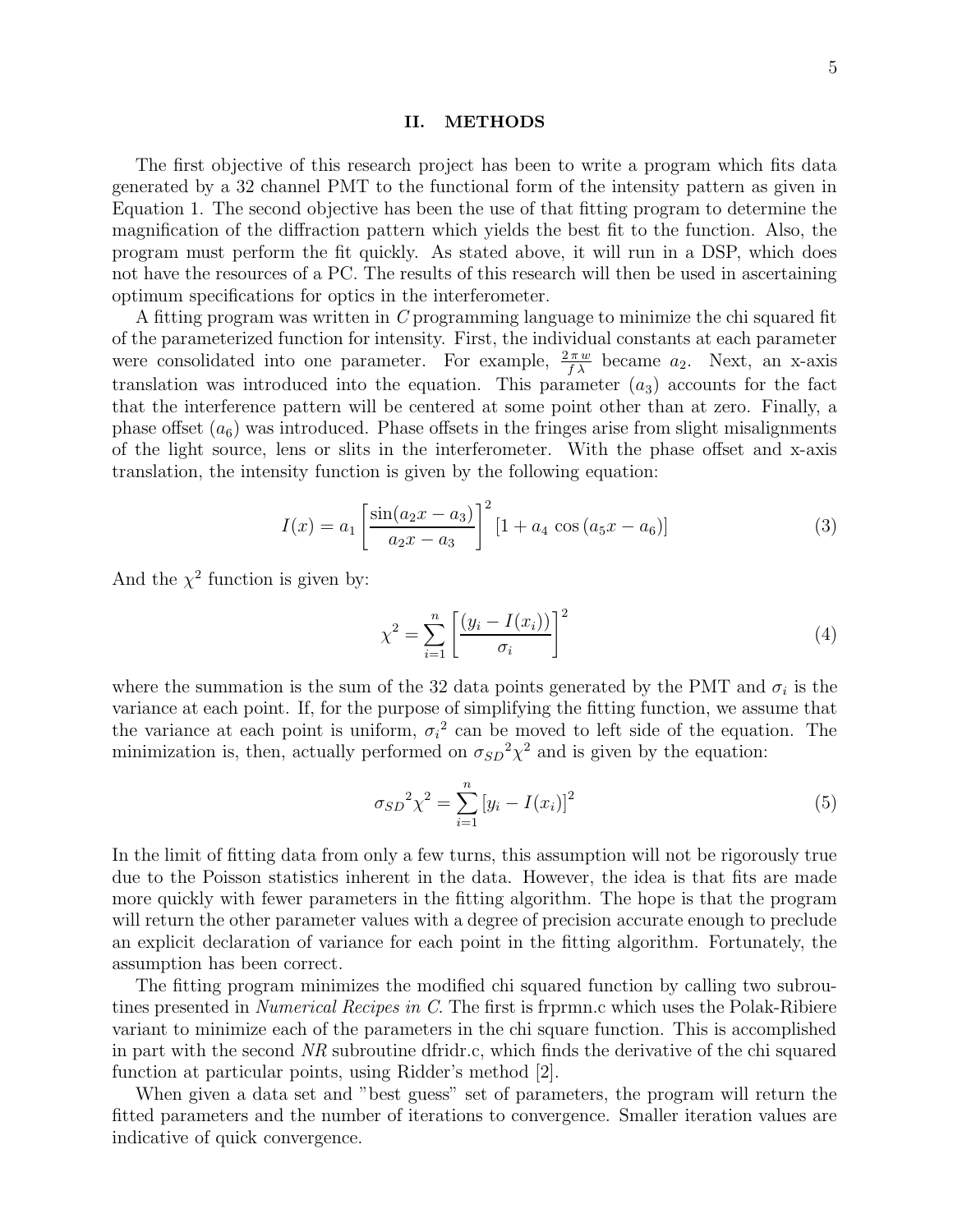The first step in determining the robustness of the program was to generate data using Equation 3. The x-axis translation mentioned earlier was scaled to mimic the projection of the intensity pattern onto the center of the 32 channel PMT.  $I_0$  values  $(a_1$  in Eq. 3) were scaled to reflect intensity in terms of the number of photoelectrons detected at each channel, based on data gathered though previous experiments (where L=5m,  $\lambda$ =500nm, w=250 $\mu$ m,  $d=2mm$ , and  $f=0.3m$ ). For one turn of one bunch, approximately 100 photo electrons are contained in the center 20% of the middle fringe.

Secondly, errors were imposed to reflect the limitations of the device. First, a counting error was imposed by giving generated intensities a Poisson distribution. Next, this altered intensity was given a 0-3.6% Gaussian distribution error to simulate a systematic gain error peculiar to the PMT. Lastly, a 1% flat error was added to account for noise generated as the signal is processed in the ADC.

Finally, a series of fits were performed on generated data with errors as described above. Magnifications were varied from 1.00x to 2.17x in an effort to determine the optimum portion of the the diffraction pattern with which to work. Figure 6 gives a graphical representation for the various magnifications used in the fits. Additionally, intensities were varied to reflect integrations of light from one bunch for 2 to 120 turns around CESR. This latter variation gave insight into the viability of measuring vertical beam-size on a few turn basis. To determine the robustness of the fitting routine over a variety of beam-sizes, vertical beamsizes were varied from 100 to 400 microns. However, due to time constraints the majority of the research has been conducted with a beam-size of 150 microns.

#### **Graphical Representation of Magnification**



FIG. 6: Portions of the intensity pattern observed at the PMT with various magnifications

#### III. RESULTS

Figure 7 shows the routine's performance in fitting a 150 micron bunch with 2-120 turn integrations. The fractional error begins to level off around 12-16 turns. A 16 turn integration is also where fit failures go to zero (see Tab. I) and fitting is reasonably uniform for all magnifications. For these reasons, a 16 turn integration is a good place to begin exploring the program's behavior.

To get a feel for how the fractional error in determining vertical beam-size varies with visibility, let us revisit Equation 2. A little calculus and algebra will yield the relationship:

$$
\frac{\Delta \sigma}{\sigma} = \frac{\Delta V}{V} \frac{1}{2lnV} \tag{6}
$$

Using 16 turn integrations, the program fits with a RMS of  $\Delta V$  at 0.027 for visibilities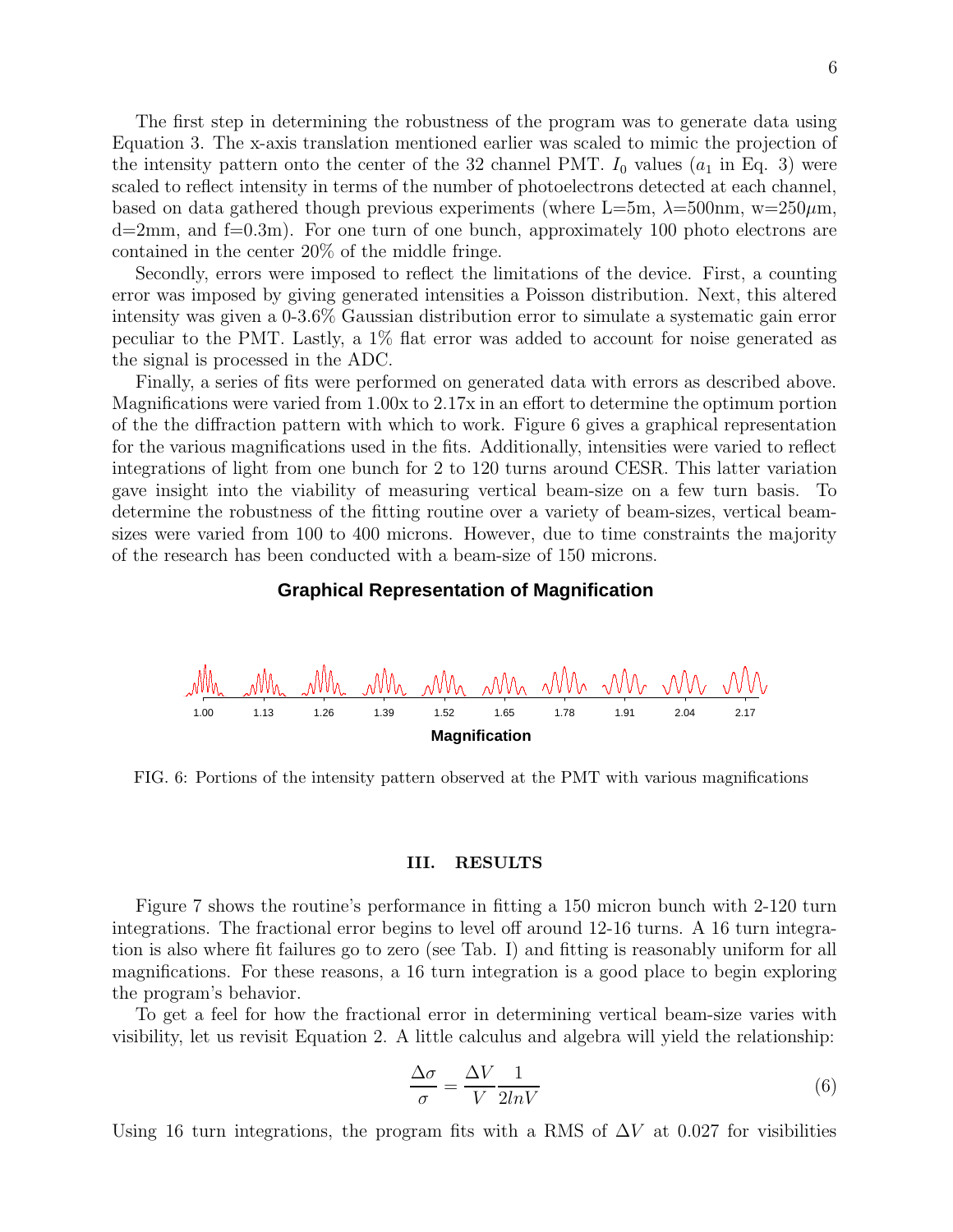

## **Fractional Error in Beam-size for a 150 Micron Beam (50,000 fits/data point)**

FIG. 7: RMS of Fractional Error in Beam-size

ranging from 0.17-0.75. With this value in Equation 6, Figure 8 shows the limits for resolving vertical beam-size as the visibility changes.

After calculating beam sigma from visibility, the solid line in Figure 9 shows the fractional error in beam-size versus beam-size. When several sets of 50,000 fits are added to the graph, the robustness of the program is readily apparent. The results are in excellent agreement with predictions, determining beam-size with about 93% accuracy for a 150 micron beam. In addition the percentage of failures in this region is essentially zero (Tab. II). In fact, the percentage of fit failures is reasonably small for all the beam-sizes tested in the range. When the routine is implemented in a working interferometer, a failed fit will simply be identified and a new integration will be taken.

With regard to the prospect of determining beam-size on a two turn integration, for a 150 micron beam, the fitting program continued to work quite well. However, accuracy drops approximately 3% for magnifications ranging from 1.00x to 1.65x (see Fig. 10). For

| Magnification | 2 Turns  | 4 Turns  | 8 Turns  | 12 Turns | 16 Turns |
|---------------|----------|----------|----------|----------|----------|
| 1.00x         | $0.00\%$ | $0.00\%$ | $0.00\%$ | $0.00\%$ | $0.00\%$ |
| 1.13x         | $0.02\%$ | $0.00\%$ | $0.00\%$ | $0.00\%$ | $0.00\%$ |
| 1.26x         | $0.02\%$ | $0.00\%$ | $0.00\%$ | $0.00\%$ | $0.00\%$ |
| 1.39x         | $0.02\%$ | $0.00\%$ | $0.00\%$ | $0.00\%$ | $0.00\%$ |
| 1.52x         | $0.06\%$ | $0.00\%$ | $0.00\%$ | $0.00\%$ | $0.00\%$ |
| 1.65x         | $0.00\%$ | $0.00\%$ | $0.00\%$ | $0.00\%$ | $0.00\%$ |
| 1.78x         | $0.14\%$ | $0.00\%$ | $0.00\%$ | $0.00\%$ | $0.00\%$ |
| 1.91x         | $0.34\%$ | $0.08\%$ | $0.02\%$ | $0.00\%$ | $0.00\%$ |
| 2.04x         | $0.58\%$ | $0.12\%$ | $0.00\%$ | $0.00\%$ | $0.00\%$ |
| 2.17x         | 1.50%    | $0.42\%$ | $0.04\%$ | $0.02\%$ | $0.00\%$ |

TABLE I: Fit Failure Rates for 2-16 Turns Integrations: 5000 Fits/Magnification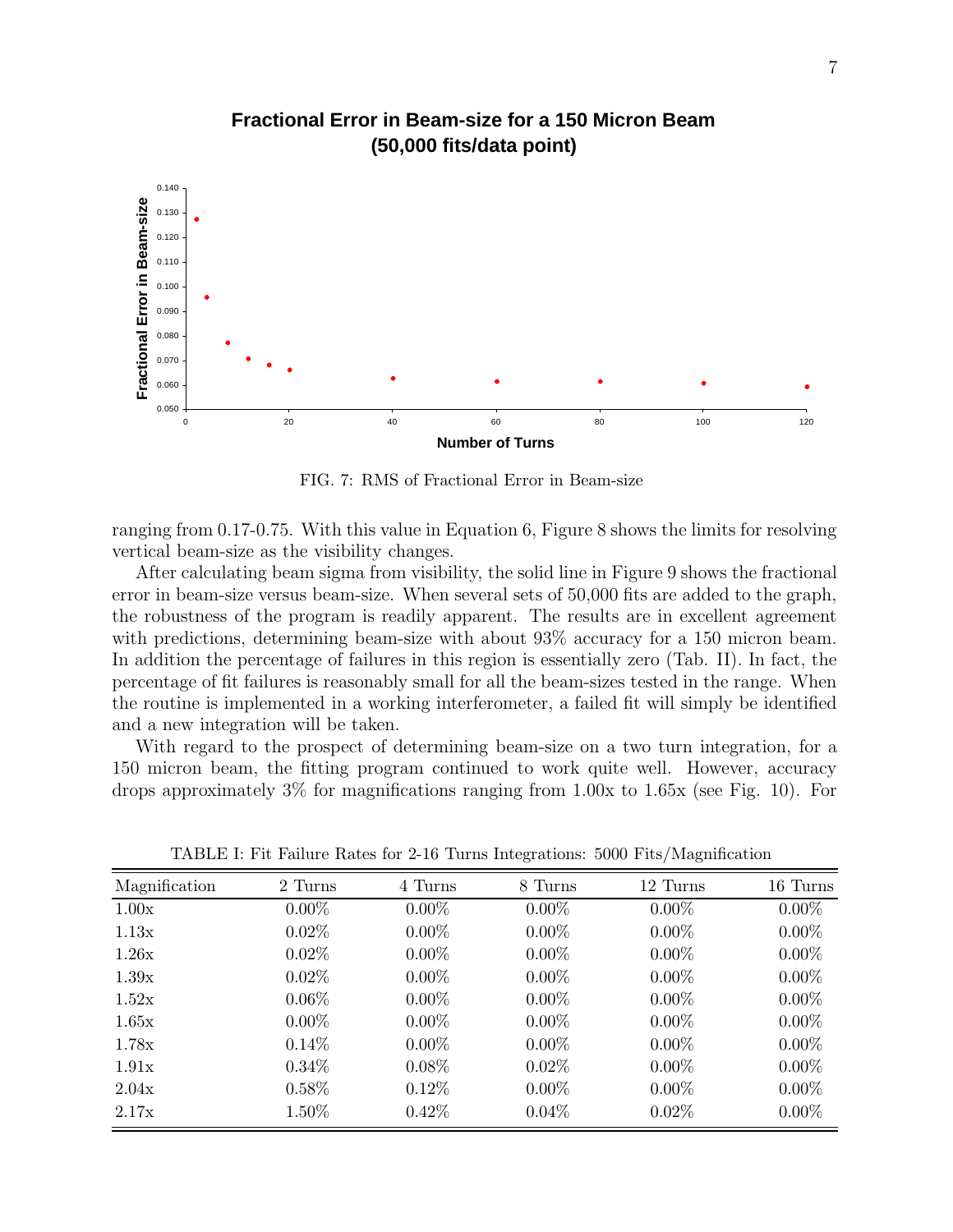

FIG. 8: Fractional Error in determining beam-size versus visibility for 16 turn integrations



FIG. 9: Fractional Error in determining beam-size versus beam-size for 16 turn integrations

magnifications greater than 1.65x accuracy begins to drop rapidly. In addition, as reflected in Table III, the failure rates start increasing at 1.78x. When vertical beam-size is increased to 325 microns, the accuracy increases to about 95% (see Fig. 11). This result is reasonable; as beam-size increases visibility decreases, which equates to greater intensity at the bottom of the fringes. Greater intensity at the bottom of the fringes, just as with the 16 turn case, means a more accurate fit. However, failure rates also increase (Tab. II). The increase in failure rates at greater magnifications is likely due to the program's inability to resolve the fringes with the reduced visibility and only 32 data points.

Finally for a 150 micron beam, a magnification of 1.39x provides the best accuracy in beam-size measurements. Fits performed at this magnification have the most uniform distribution for integrations ranging from 2-120 turns (see Fig. 12). Furthermore, at 1.39x magnification the program experiences only one fit failure at a two turn integration.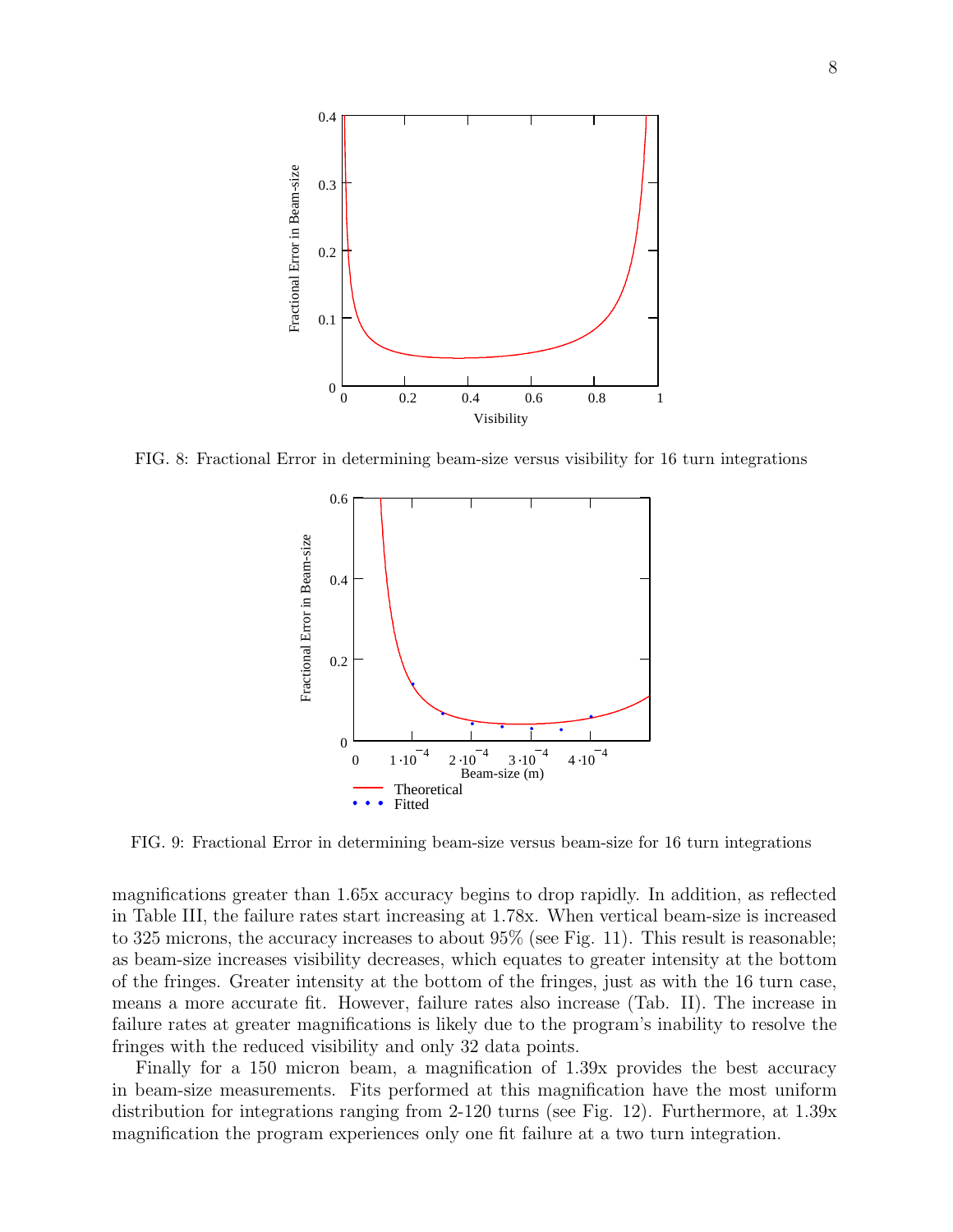RMS of Fractional Error in Beam-size Nine Fringe Pattern: 2 Turns / Poisson Statistical Error / 0-3.6% Gain Error / 1% Flat Noise Error (Beam-size 150 Microns)



M

FIG. 10: The vertical axis gives the RMS of fractional error in beam-size measurements as a function of magnification and gain error. The fits were made on data simulating a  $150 \mu m$  beam integrated over two turns. (fit failures as presented in Table III were excluded)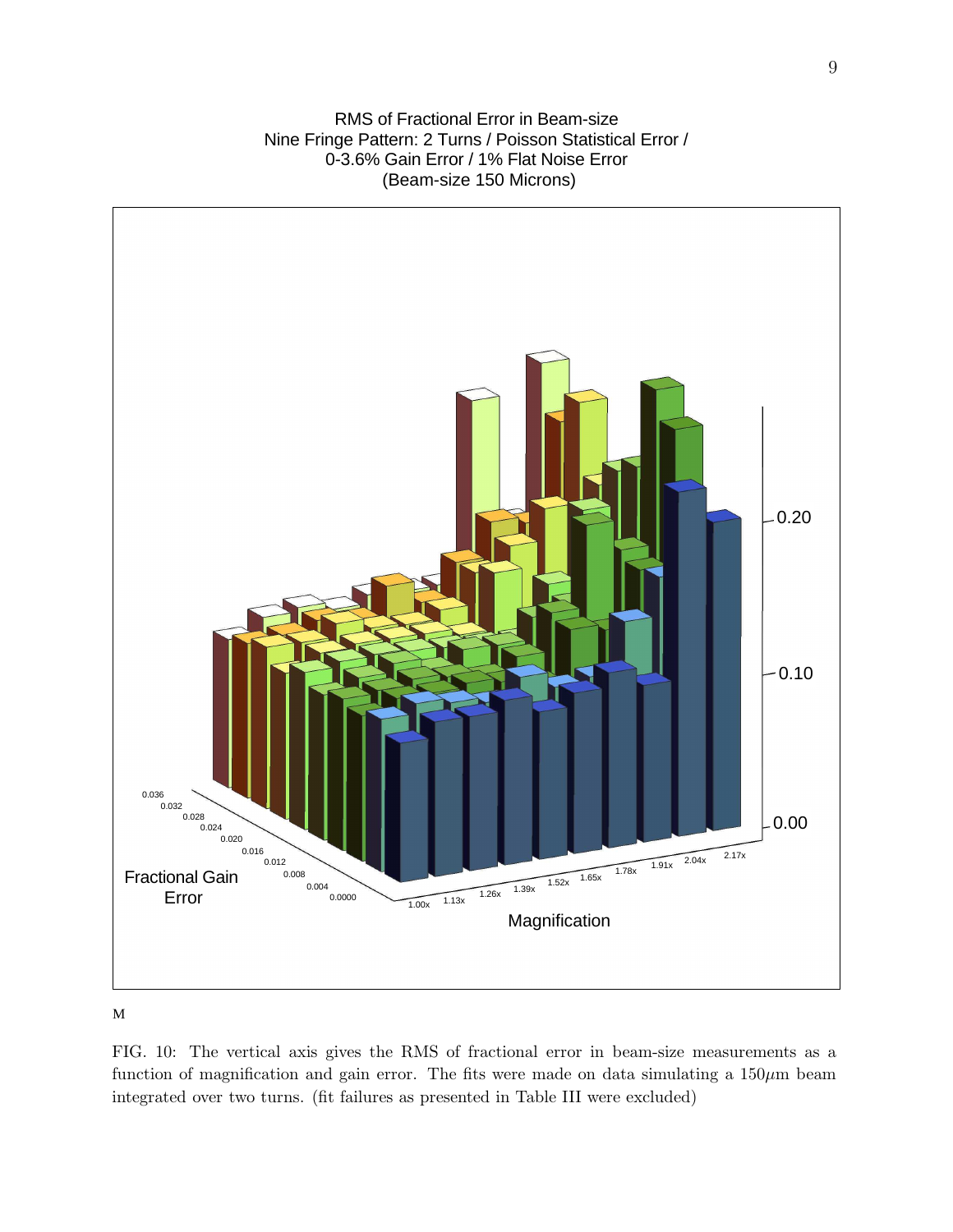RMS of Fractional Error in Beam-size Nine Fringe Pattern: 2 Turns / Poisson Statistical Error / 0-3.6% Gain Error / 1% Flat Noise Error (Beam-size 325 Microns)



M

FIG. 11: The vertical axis gives the RMS of fractional error in beam-size measurements as a function of magnification and gain error. The fits were made on data simulating a  $325\mu$ m beam integrated over two turns. (fit failures as presented in Table III were excluded)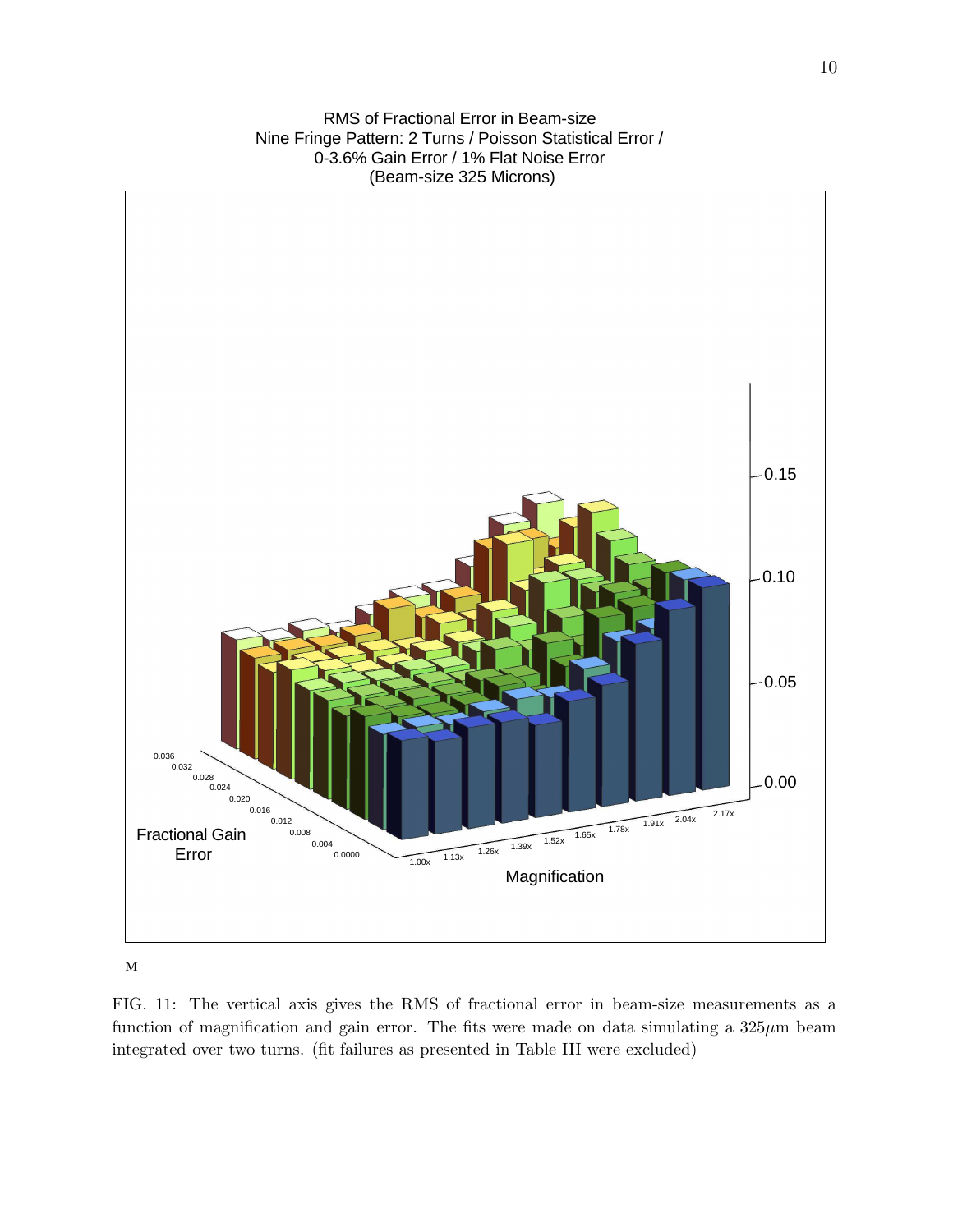RMS of Fractional Error in Beam-size Nine Fringe Pattern: 2-120 Turns / Poisson Statistical Error / 0-3.6% Gain Error / 1% Flat Noise Error/1.39 Magnification (Beam-size 150 Microns)



M

FIG. 12: The vertical axis gives the RMS of fractional error in beam-size measurements as a function of turns of integration and fractional gain error. The fits were made on data simulating a  $150\mu\mathrm{m}$  beam with a 1.39x magnification of the diffraction pattern.